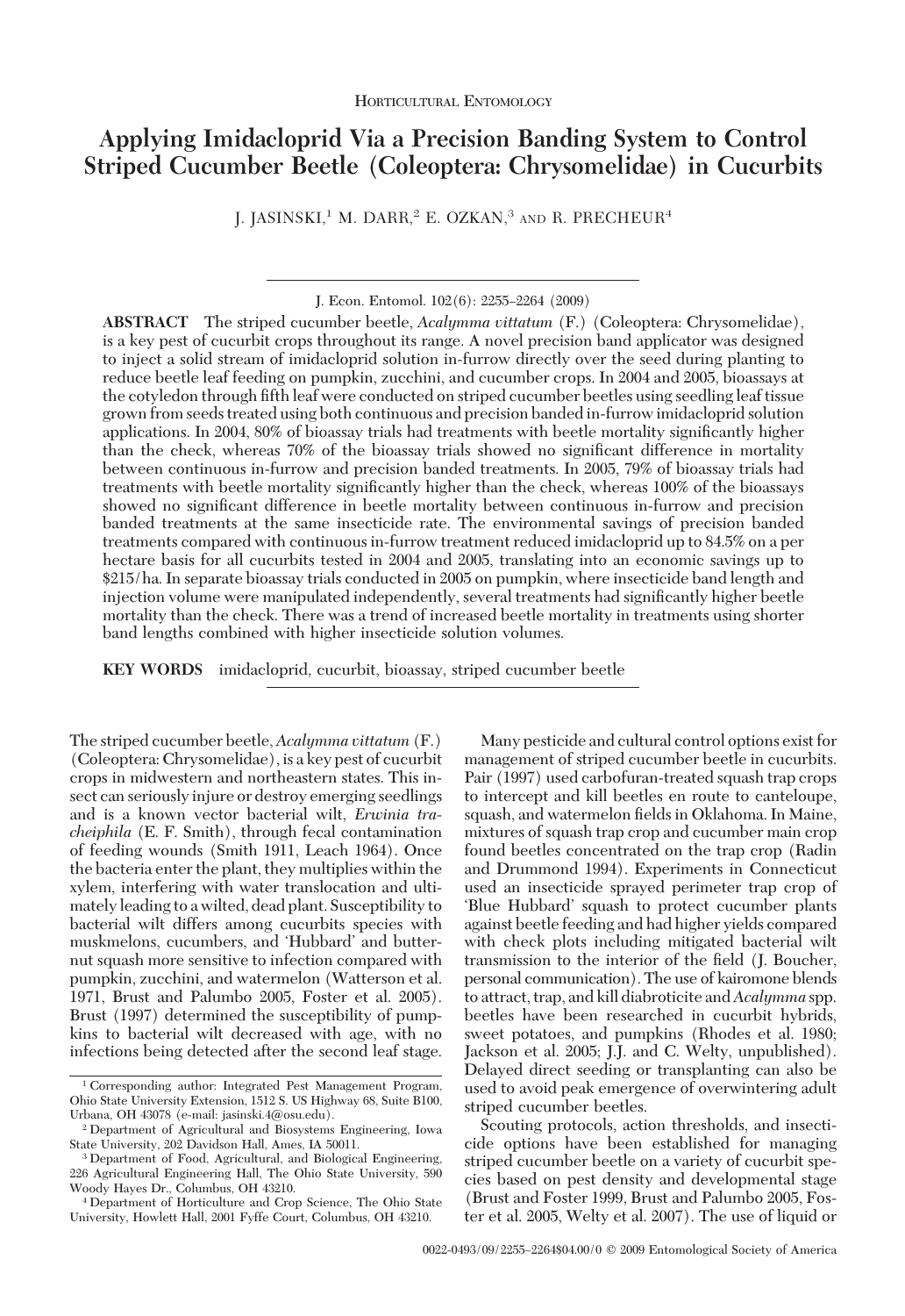granular systemic insecticides applied directly in-furrow with the seed at planting is a preventative strategy currently available for use on all cucurbits. The systemic insecticide Furadan (carbofuran, FMC, Philadelphia, PA) has been shown to control striped cucumber beetles effectively and has been reported to act as a plant stimulant in watermelon (Buhler et al. 1992, Foster and Brust 1995). Wet field conditions can negatively impact carbofuran's performance by leaching it from the site of application thereby reducing the concentration below the minimal lethal dose to kill insect larvae in the root zone (Shelton et al. 1993). Environmentally, carbofuran has been noted as a low level contaminant in ground water in many states throughout the Corn Belt (Hallberg 1989) and is also susceptible to microbial degradation resulting in additional loss of efficacy (Felsot et al. 1981).

In 1992, a systemic neonicotenoid insecticide, imidacloprid (Bayer CropScience, Research Triangle Park, NC), was introduced to the U.S. market with wide spectrum control of aphids, whiteflies, termites, beetles, and other insects (Mullins 1993, Ware 2000). Currently labeled on the cucurbit crop group, this systemic insecticide can be applied as a drench to seedlings in the greenhouse immediately before field transplanting, chemigation through drip tape, or applied directly into the seed furrow at planting. Even at low concentrations, imidacloprid taken up into the seedling by the roots is distributed throughout the vegetative tissue. In potatoes, sugar beets, and sunflowers, the highest concentration of imidacloprid resides in the lower or older leaves and the lowest concentration is found among the upper and youngest leaves (Westwood et al. 1998, Laurent and Rathahao 2003, Olsen et al. 2004). In fact, the concentration difference between the bottom and upper leaves can be six- to-10-fold.

In cucurbits this compound has been shown to provide critical early season protection from striped cucumber beetle leaf feeding (Fleischer et al. 1998, Mac Intyre Allen et al. 2001). In addition to liquid application of imidacloprid, researchers in Ontario, Canada used Gaucho 480 F (imidacloprid, Bayer Crop-Science) as a seed treatment on cucumber and squash to reduce seedling damage from striped cucumber beetle (Mac Intyre Allen et al. 2001a).

Although a variety of cultural strategies and insecticides are available to manage striped cucumber beetles in cucurbits, few have concentrated on novel ways of compound delivery. As an alternative to seed treatment or continuous in-furrow application during planting, Hancock et al. (2004) developed a precision band applicator to inject a specific amount of fungicide over cotton seed in-furrow as it was being direct seeded. J.J. et al. (unpublished) at The Ohio State University (Columbus, OH) designed a similar precision band applicator to treat direct seeded pumpkin, zucchini, and cucumber seeds with insecticide as they enter the furrow. The precision band applicator functions by delivering a discrete 2–3-mm-diameter single solid stream of insecticide solution before, over the top of, and behind the seed in the open furrow before being covered by the closer wheels. The stream of insecticide is not applied across the furrow in a fan as in traditional banding but as a single stream directed entirely inside the furrow.

In trials conducted in 2004 and 2005, the objectives were to determine the accuracy of the precision band applicator and calculate the environmental and economical savings of this application technology. A second objective was to use leaf bioassays to measure efficacy of both continuous in-furrow and precision banded technology using imadacloprid on treated pumpkin, zucchini, and cucumber seed by measuring percent striped cucumber beetle mortality. The last objective examines how band length and volume relative to the seed affect beetle mortality in leaf bioassays.

## **Materials and Methods**

**Precision Band Applicator.** The precision band applicator was designed and assembled in the Department of Food, Agriculture, and Biological Engineering laboratory (The Ohio State University, Columbus, OH). The applicator was assembled from commercially available parts (spray hose, wiring harness, 12- Volt pump, tank, and so on) with the exception of a miniature solenoid valve (Capstan Ag Systems, Topeka, KS) placed immediately before the nozzle which controlled liquid ßowing through the spray tip. The nozzle itself was composed of a Quick TeeJet Cap and orifice plate CP 4916-80 (Teejet, Springfield, IL), which produced a single solid stream of liquid. The row controller was custom designed by the lead agricultural engineer to activate the miniature solenoid. The precision band applicator was mounted to a Monosem single row vacuum planter (Lenexa, KS) for field trials.

The precision banding process is initiated once seed exits the seed metering box on the planter and begins falling through the seed delivery tube past a standard optical sensor toward the soil surface. In this research application, the sensor signal is directed to the injector controller, which initiates the insecticide application process by turning on and off the miniature solenoid valve mounted directly behind the spray nozzle head located between the depth control wheels. The injector delivers the insecticide solution for a specific period of time in a single solid stream at 82.7-103.4 kPa directed at the bottom of the seed furrow. The banding stream is turned on before the seed reaches the soil surface, then over the seed as it falls into the furrow, and continues past the seed for a predetermined time, then shuts off. The precision bander is calibrated to treat the seed in the middle of the insecticide band according to planting speed and band length. The precision band applicator repeats this process with each seed it detects falling through the seed tube.

In 2005, design improvements allowed band volume and band length per injection at different ground speeds to be controlled from a tractor cab mounted operator panel. Once band length and injection volume were set by the operator, these two variables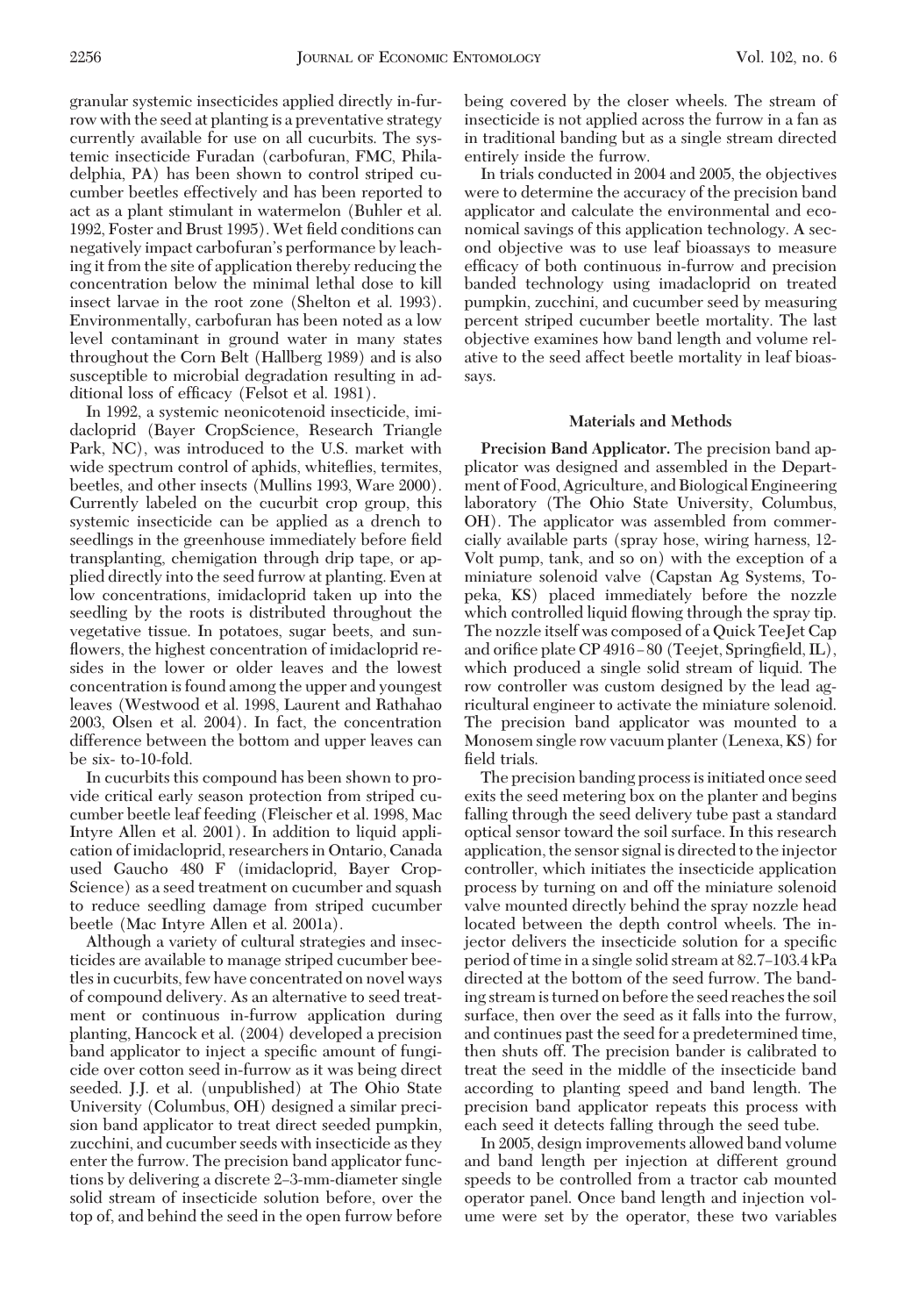were transmitted electronically to the planter row unit via a controller area network. The row controller would read these two parameters and use them to set the "on" time of the miniature solenoid by implementing a pulse width modulation routine that controlled output as a percentage of its full delivery capacity to control injector volume and band length.

**Precision Band Applicator Accuracy.** Three precision band applicator accuracy trials were conductedin both 2004 and 2005 at The Ohio Agricultural Research and Development Center's (OARDC) Western Agricultural Research Station (WARS) in South Charleston, OH, to determine how often the applicator would correctly detect and inject a liquid over the target seed, establishing rates of accuracy. The pumpkin variety Magic Lantern (Harris Moran Seed Company, Modesto, CA); zucchini variety Spineless Beauty (Syngenta Seeds, Golden Valley, MN); and cucumber variety Marketmore 86 (Rupp Seeds, Wauseon, OH) were all used in both years of this trial. Because these three varieties vary considerably in size and weight, each was evaluated at planting speeds of 2.3, 3.2, and 4.6 km/h in 2004 and 3.2, 4.6, and 6.4 km/h in 2005. In both years the injection band was calibrated to release 3 ml of solution over a distance of 12.7 cm inside the furrow.

To determine the accuracy of the injected bands over the seed, each variety was "planted" on the soil surface and "banded" using only water to visually determine how accurately the band overlaid the seed. The band was delivered as a single solid stream of liquid issued from the nozzle directed at the bottom of the seed furrow. To avoid burying the seed, the planter's press wheels were removed and the planter depth adjusted to drop seeds on the soil surface in a 0.6-cm shallow furrow.

There were four replications of each treatment and each plot was 45.7 m long. All seeds regardless of type were planted at a 30-36-cm spacing. There were 100 seed and band overlap events recorded per plot. Only singulated seed were counted; any double seed drops were excluded from the data because it was impossible to tell which was the true seed and which was the extra in relation to the band. Seed dropped from the planter that landed within the injected water band on the soil surface were considered "in the band." All other outcomes such as seed landing outside the band, no seed drop, no injection band, constituted only a small fraction of the total number of events and are not reported here.

Significant modifications to the precision band applicator in 2005 made it necessary to confirm the accuracy of the injector had not been compromised. The trials, methods, data collection, and varieties were identical to those conducted in 2004 with the exception of dropping the slowest speed and adding the 6.4 km/h planting speed.

**Cucurbit Seedling Bioassays.** The systemic insecticide Admire 2F (imidacloprid) was used in all three pumpkin, zucchini, and cucumber bioassay studies in 2004 and 2005. Planting speed for all three bioassay studies for both years was set at 3.2 km/h. Application rates ranged between 1.2 and 1.7 liters/ha and a base water volume of 155.3 liters/ha for all treatments, although precision banded treatments used proportionately less water volume and insecticide per hectare. Each treatment was replicated four times in a randomized complete block design. In 2004, the pumpkin plots were 45.7 m long and seeded on 10 June at a seed spacing of 40.6 cm. Both cucumber and zucchini plots were 22.8 m long, seeded on 16 June at a seed spacing of 30.5 and 38.1 cm, respectively. In 2005, the pumpkin, zucchini, and cucumber bioassay trials were all planted on 12 July. The pumpkin and zucchini plots were 39.6 m long, seeded 46 cm withinrow spacing. The cucumber plots were 30.5 m long, seeded at 30.5 cm within-row spacing.

A second study on pumpkins decoupled injection volume and band length, but all treatments were derivations of the base rate of imidacloprid at 1.7 liters/ha, water carrier volume of 155.3 liters/ha at a 1.5-m row spacing. The precision banded treatments were all calibrated to inject multiples of 3 ml of insecticide solution as a single solid stream aimed in-furrow in a 12.7 cm band over the seed. Treatments varied in the total amount of active ingredient per injection, volume per injection, and the length of the application band surrounding each seed. There were four replicates of each treatment, arranged in a randomized complete block design. The pumpkin plots were 45.7 m long, seeded on 10 June at 3.2 km/h at a density of 76.2 cm.

In 2004, the "standard" treatment used in all pumpkin, zucchini, and cucumber bioassays was a continuously applied in-furrow imidacloprid rate of 1.7 liters/ha at 1.5-m row spacing. The remaining pumpkin treatments were 1) precision band applied, imidacloprid rate of 1.2 liters/ha at a row spacing of 1.5 m; 2) precision band applied imidacloprid rate of 1.7 liters/ha at a row spacing of 4.6 m; 3) continuously applied in-furrow water only check. The continuously applied treatment placed 0.108 ml (0.025 g [AI]) imidacloprid in a 40.6-cm band along each seed in the furrow. The two precision band treatments will be referred to as low and high according to their rates. Because these precision band treatments were applied in 12.7-cm bands along each seed per injection, the actual amount of imidacloprid applied to each seed was 0.0226 ml (0.0054 g [AI]) and 0.101 ml (0.024 g [AI]), respectively. These precision application rates reßect a true imidacloprid rate of 0.18 and 0.27 liters/ha at a carrier volume of 24.0 liters/ha when final seed density of 81.2 cm is taken into account.

In 2004, the remaining zucchini bioassay treatments were 1) precision band applied, imidacloprid rate of 1.21 liters/ha at 1.2-m row spacing; 2) precision band applied, imidacloprid rate of 1.7 liters/ha at 1.8-m row spacing; and 3) continuously applied in-furrow water only check. The continuously applied treatment placed 0.102 ml (0.024 g [AI]) imidacloprid in a 38.1-cm band along each seed in the furrow. The two precision band treatments are referred to as low and high according to their rates. Because these precision band treatments were applied in 12.7-cm bands along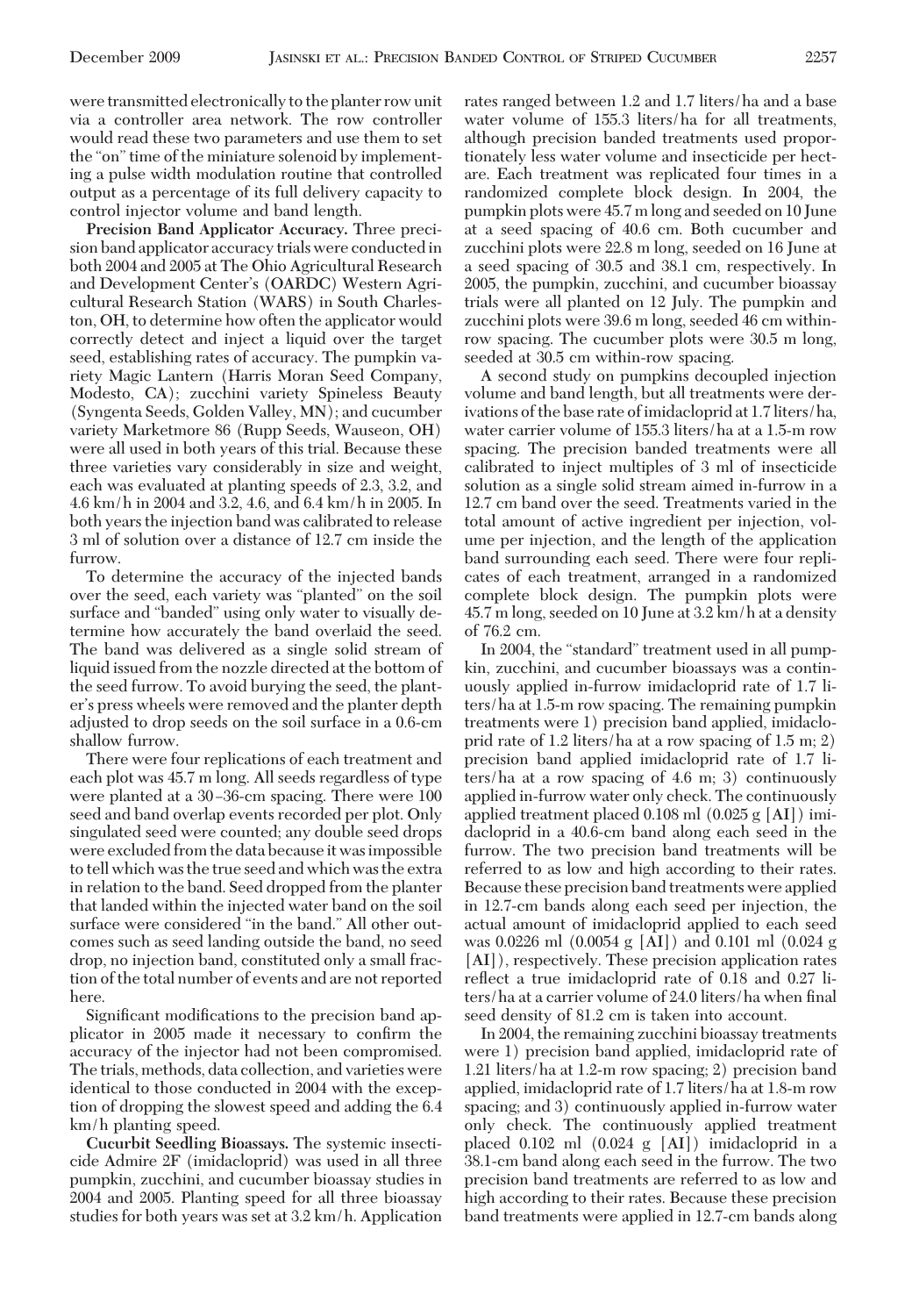each seed per injection, the actual amount of imidacloprid applied to each seed was 0.018 ml (0.0043 g  $[AI]$ ) and 0.041 ml  $(0.0097 \text{ g } [AI])$ , respectively. These precision application rates reßect a true imidacloprid rate of 0.37 and 0.55 liters/ha at a carrier volume of 24.0 liters/ha when final seed density of 38.1 cm is taken into account.

In 2004, the remaining cucumber bioassay treatments were 1) precision band applied, imidacloprid rate of 1.2 liters/ha at 0.9-m row spacing; 2) precision band applied, imidacloprid rate of 1.7 liters/ha at 1.8-m row spacing; 3) continuously applied in-furrow water only check. The continuously applied treatment placed 0.081 ml (0.019 g [AI]) imidacloprid in a 30.5-cm band along each seed in the furrow. The two precision band treatments will be referred to as low and high according to their rates. Because these precision band treatments were applied in 12.7-cm bands along each seed per injection, the actual amount of imidacloprid applied to each seed was 0.013 ml (0.0031 g [AI]) and 0.041 ml (0.0097 g [AI]). These precision application rates reflect a true imidacloprid rate of 0.46 and 0.69 liters/ha at a carrier volume of 24.0 liters/ha when the final seed density of 30.5 cm is taken into account.

After treatment of seeds in field plots in 2004, bioassays were conducted on pumpkin, zucchini, and cucumber seedlings at the fully expanded cotyledon, first, and second leaf to test for the presence of imidacloprid. In addition, zucchini seedlings were also bioassayed at the fifth leaf. There were five leaf samples taken from each replicate plot for a total of 20 samples per treatment or 80 samples per bioassay. Seedling leaf stages were determined when 50% or more of the seedlings in the trial reached that stage. As the seedlings grew from cotyledon to first leaf to second leaf, and so on, five randomly chosen plants had their most recently developed leaf clipped from the plant at the base of the petiole using scissors and placed in a clear 0.24 liters clear plastic container (Solo, Highland Park, IL). Immediately after placing the clippedleafinside the container, the container was placed inside a cardboard box to prevent wilting from the heat and sun. Within 30 min, all 80 freshly clipped leaf samples for one bioassay were collected and transported inside a nearby building to be kept cool and maintain tissue turgor. The partially dissected plant in the field was then destroyed to prevent further sampling at a later date.

To complete the bioassays, striped cucumber beetle adults, *Acalymma vittatum* (F.), were collected at WARS from three isolated areas  $\approx 9.1$  by 30.5 m seeded the first week of May with a mixture of pumpkin and squash to serve as cucumber beetle reservoirs. No pesticides were used in establishing these plantings, nor were any pesticides usedin these areas throughout the duration of the bioassay experiments. Based on the dates of the bioassays, the majority of beetles collected were from the over wintering generation.

On the days scheduled for a bioassay trial, striped cucumber beetles were manually aspirated using model 1135A (Bioquip, Rancho Dominguez, CA) off foliage and out of ßowers into 9 dram plastic vials from the early planted cucurbit reservoir area between 7:00 a.m and 10:30 a.m.. Approximately ten beetles were placed within each 9 dram plastic vial. Fifteen to 30 min were required to collect between 80 and 100 beetles to supply one bioassay experiment. Collected beetles were immediately placed in refrigeration at 7-C to slow their physical activity. Most beetles were used in a bioassay experiment within three hours of being field collected.

During bioassay assembly, only one vial containing striped cucumber beetles was removed from the refrigerator at a time to maintain their lethargy. One striped cucumber beetle adult was placed into a clear plastic dish that contained a recently cut seedling leaf, then sealed with the lid. The containers were stored at room temperature,  $\approx$ 24°C for the duration of the bioassay.

The pumpkin bioassay trial treatments in 2005 were the same as 2004 except the "standard" treatment was replaced with 1) continuously applied in-furrow, imidacloprid rate of 1.2 liters/ha at a row spacing of 1.5 m (low); and 2) continuously applied in-furrow, imidacloprid rate of 1.7 liters/ha at row spacing 4.6 m (high) which exposed each seed to 0.0813 ml (0.019 g [AI]) and 0.363 ml (0.086 g [AI]), respectively.

The zucchini bioassay trial treatments in 2005 were the same as 2004 except the "standard" treatment was replaced with 1) continuously applied in-furrow, imidacloprid rate of 1.2 liters/ha at a row spacing of 1.2 m (low); and 2) continuously applied in-furrow, imidacloprid rate of 1.7 liters/ha at a row spacing of 1.8 m (high) which exposed each seed to 0.065 ml (0.015 g  $[AI]$ ) and 0.146 ml  $(0.034 \text{ g } [AI])$ , respectively.

The cucumber bioassay trial treatments in 2005 were the same as 2004 except the "standard" treatment was replaced with 1) continuously applied in-furrow, imidacloprid rate of 1.2 liters/ha at a row spacing of 0.9 m (low); and 2) continuously applied in-furrow, imidacloprid rate of 1.7 liters/ha at a row spacing of 1.8 m (high), which exposed each seed to 0.032 ml (0.0077 g [AI]) and 0.097 ml (0.023 g [AI]), respectively.

Treatments for the band length and volume study in 2005 were as follows: 1) 3 ml of insecticide solution (0.034 ml of imidacloprid (0.00811 g [AI]) applied in a 12.7-cm band (short band, low volume); 2) 9 ml of insecticide solution (0.102 ml of imidacloprid (0.0241 g [AI]) applied in a 12.7-cm band (short band, high volume); 3) 18 ml of insecticide solution (0.204 ml of imidacloprid (0.0487 g [AI]) applied in a 25.4-cm band (medium band, high volume); 4) continuous in-furrow application at the rate of 18 ml of insecticide solution (0.204 ml imidacloprid (0.0487 g [AI]) per 76-cm band (long band, high volume); and 5. a water only check applied continuously in-furrow at 18 ml per 76-cm band.

In 2005, bioassays conducted with continuous and precision banded treated seeds followed the same protocol as 2004 with the following changes. Pumpkin, zucchini, and cucumber seedlings were bioassayed at cotyledon, first, second, and third leaf. In addition,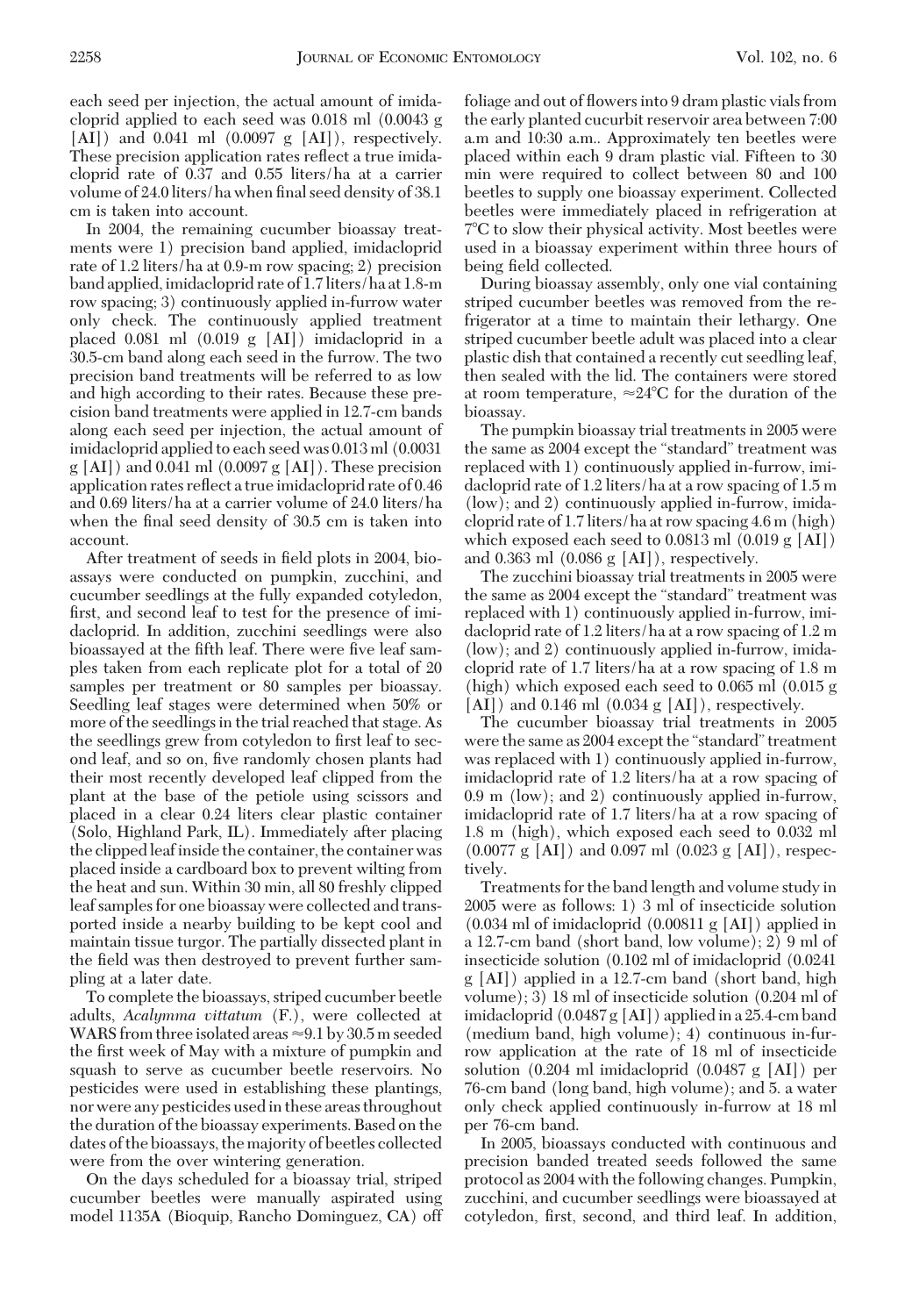|                    |                 | Seeds in injection <sup>a</sup> band $(\%)$ |                 |                   |                 |                 |  |  |  |  |
|--------------------|-----------------|---------------------------------------------|-----------------|-------------------|-----------------|-----------------|--|--|--|--|
| Planting speed     |                 | 2004                                        |                 | 2005              |                 |                 |  |  |  |  |
|                    | Pumpkin         | Zucchini                                    | Cucumber        | Pumpkin           | Zucchini        | Cucumber        |  |  |  |  |
| $2.3 \text{ km/h}$ | $97.0 \pm 1.1a$ | $96.0 \pm 1.7a$                             | $91.8 \pm 1.8a$ |                   |                 |                 |  |  |  |  |
| $3.2 \text{ km/h}$ | $94.0 \pm 1.1a$ | $97.3 \pm 1.1a$                             | $93.8 \pm 0.5a$ | $97.3 \pm 0.9$    | $96.0 \pm 1.1a$ | $95.0 \pm 0.7a$ |  |  |  |  |
| $4.6 \text{ km/h}$ | $93.8 \pm 1.0a$ | $89.5 \pm 1.0$ b                            | $92.5 \pm 0.9a$ | $94.0 \pm 1.1$ ab | $97.5 \pm 1.2a$ | $93.8 \pm 0.9a$ |  |  |  |  |
| $6.4 \text{ km/h}$ |                 |                                             |                 | $90.0 \pm 1.8a$   | $95.0 \pm 0.6a$ | $92.5 \pm 0.3a$ |  |  |  |  |
| Mean               | $94.9 \pm 0.7$  | $94.3 \pm 1.2$                              | $92.7 \pm 0.7$  | $93.8 \pm 1.1$    | $96.2 \pm 0.6a$ | $93.8 \pm 0.5a$ |  |  |  |  |

**Table 1. Mean percentage of accuracy of the precision band applicator and seed drop between three cucurbit seed types at three different speeds in 2004 and 2005**

*<sup>a</sup>* Each injection contains 3 ml of water per 12.7-cm band.

zucchini and cucumber seedlings were bioassayed at the fourth leaf. There were 10 leaf tissue sub samples taken from each replicate plot for a total of 40 samples per treatment in an effort to increase the sensitivity of the bioassays.

In 2005, the band length and volume study, bioassay trials were conducted on pumpkin at the cotyledon, first, second, third, and fourth leaf using the same protocol established earlier in 2005, including 10 subsamples per replicate plot, totaling 40 samples per treatment.

Beetle mortality for all studiesin 2004 and 2005 were recorded at 24, 48, and 72 h after initial confinement but only the 72-h data are reported here. In each bioassay dish, dead striped cucumber beetles were typically discernible from live ones by their lack of movement. Beetle leaf feeding was not quantified during the bioassay, however all beetles did feed and were subsequently exposed to any toxins present within the leaf. After 72 h, some intoxicated beetles could not be categorized as absolutely dead because they could slowly move an antennae or leg, but because they could not walk, feed, or mate, they were categorized as functionally dead for the purposes of this study. Analysis of variance (ANOVA) followed by Tukey's honestly significant difference (HSD) post hoc test was used to separate the treatment mean mortalities after 72 h (XL Stat 7.5; Addinsoft, New York).

## **Results and Discussion**

**Precision Band Applicator Accuracy.** Tests conducted at the agricultural engineering research laboratory in Columbus, OH, confirmed that seed dropped through the planter's seed tube would initiate a cascade of electrical and mechanical events resulting in an injection of liquid from the miniature solenoid controlled banding nozzle. It was paramount to the success of the project that this injection band be synchronized with the seed drop as it entered the furrow under normal planting conditions.

In 2004, only the zucchini trial showed significant differences for decreased accuracy at the 4.6 km/h planting speed  $(F = 18.74; df = 2, 11; P = 0.003)$  (Table 1). The initial design of the applicator did not allow for modulation of the volume within a specified band length at a specific speed, meaning the treatment band lengthened from  $12.7$  to  $13-15$  cm at  $3.2$  km/h, and 15Ð18 cm at the highest speed of 4.6 km/h, possibly overestimating accuracy at higher speeds. As the actual seed size decreased from pumpkin to cucumber, so did the mean accuracy of the precision bander to properly target the seed.

In 2005, there were significant differences between banding accuracies at different speeds  $(F = 7.56; df =$  $2, 11; P = 0.012$  for pumpkin (Table 1). Unlike in 2004, the precision bander accuracy trials in 2005 did not strongly link seed size and accuracy. The new operator interface, control module, and constant band length may have contributed to the slightly different accuracy means.

Differences in banding accuracies may be attributed to a lack of detection of smaller seeds by the optical sensor in the seed tube. Other possible factors may include seed momentum at increased planting speeds caused the seed to bounce or skip from its original landing location, or the injection stream itself flushed the seed out of the shallow furrow.

**Cucurbit Seedling Bioassays.** Imidacloprid applied in-furrow with the seed will be absorbed by the seedling roots and translocated systemically, effectively administering lethal or sub-lethal insecticide doses to beetles feeding on the leaf tissue. Evidence of imidacloprid in the seedling can be inferred from bioassays in which striped cucumber beetles are fed tissue grown from seeds exposed to in-furrow applications of imidacloprid. Striped cucumber beetles fed leaf tissue containing imidacloprid should have a lower survival compared with beetles fed untreated leaves.

In the three pumpkin bioassay trials of 2004 (Table 2), both the standard and high treatments had significantly higher beetle mortality than the check at the cotyledon stage  $(F = 10.45; df = 3, 15; P = 0.003)$ . Beetle mortality was significantly higher in all treatments compared with the check at the first leaf ( $F =$  $32.44$ ; df = 3, 15;  $P < 0.0001$ ).

In the four zucchini bioassay trials of 2004 (Table 3), there were significant differences among treatments for beetle mortality at the cotyledon, first leaf, and second leaf compared with the check  $(F = 69.66; df =$ 3, 15;  $P < 0.0001$ ;  $F = 31.33$ ; df = 3, 15;  $P < 0.0001$ ; and  $F = 12.89$ ;  $df = 3$ ,  $15$ ;  $P = 0.001$ ). Only at the first leaf did the standard and high treatments have signiÞcantly higher mortality than the low treatment.

In the three cucumber bioassay trials of 2004 (Table 4), all cotyledon, first leaf, and second leaf treatments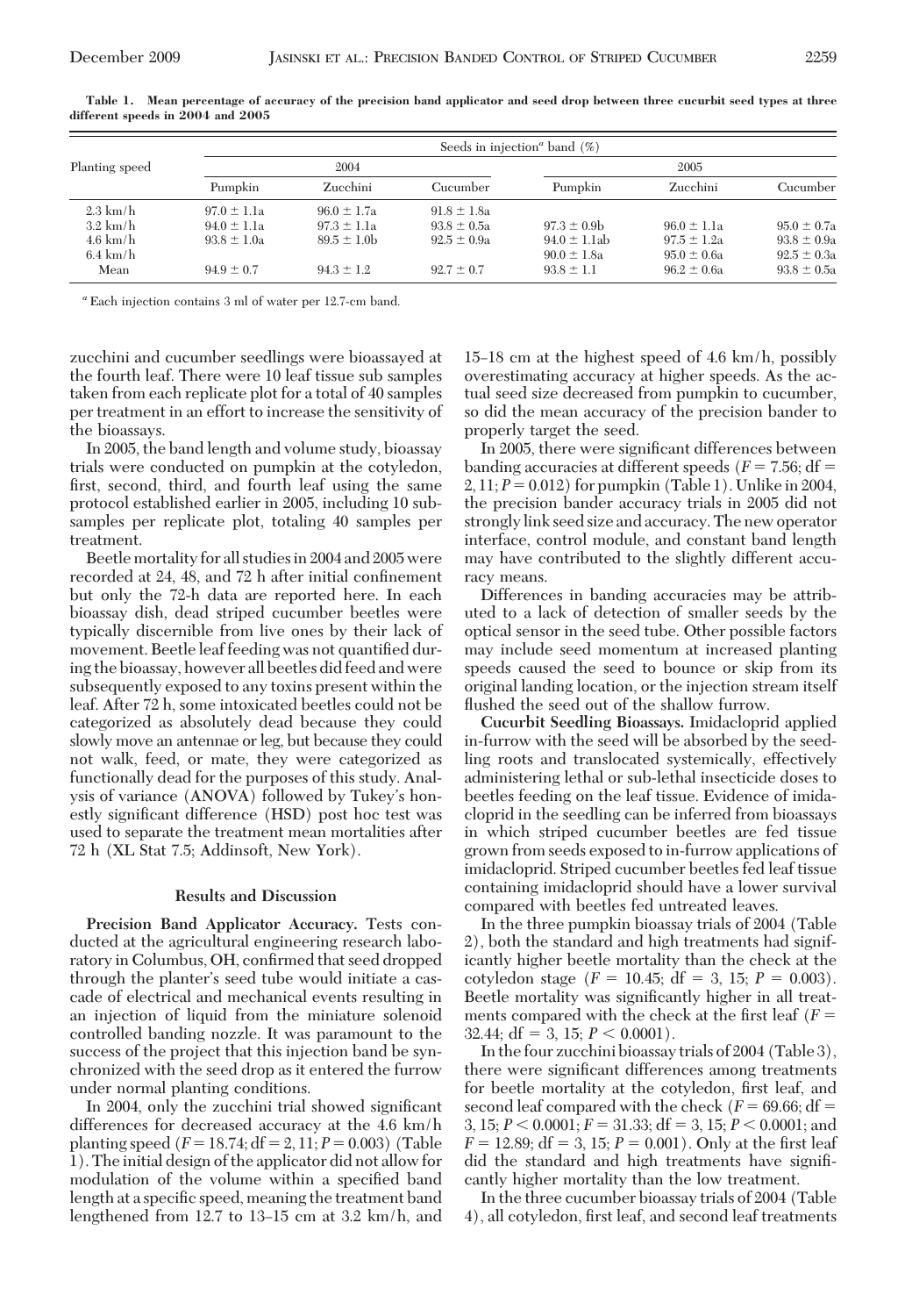**Table 2. Mean bioassay mortality of striped cucumber beetles on pumpkin after 72-h exposure to seedling stages grown from seeds treated with imidacloprid solution in-furrow by precision banding or continuous application in 2004**

| Treatment                                                      | Rate <sup>a</sup> | $Rate^b$            | $%$ mortality $\pm$ SE                                                       |                                                                              |                                                                         |  |  |
|----------------------------------------------------------------|-------------------|---------------------|------------------------------------------------------------------------------|------------------------------------------------------------------------------|-------------------------------------------------------------------------|--|--|
|                                                                |                   |                     | Cotyldon                                                                     | First leaf                                                                   | Second leaf                                                             |  |  |
| Check<br>$Low^c$<br>Standard <sup>d</sup><br>High <sup>c</sup> | 1.2<br>1.7<br>1.7 | 0.18<br>1.7<br>0.27 | $0.0 \pm 0.0a$<br>$35.0 \pm 9.6$ ab<br>$45.0 \pm 15.0$ b<br>$70.0 \pm 5.8$ b | $0.0 \pm 0.0a$<br>$40.0 \pm 11.5$ b<br>$63.2 \pm 13.1$ bc<br>$90.0 \pm 5.8c$ | $5.0 \pm 5.0a$<br>$5.0 \pm 5.0a$<br>$35.0 \pm 9.6a$<br>$35.0 \pm 17.1a$ |  |  |

Treatment means followed by same letter are not significantly different  $(P > 0.05)$ .

<sup>*a*</sup> Initial insecticide rate (liters/ha) based on product label.

 $\ensuremath{^{\textit{b}}}$  Actual insecticide rate (liters/ha) applied considering precision application. *<sup>c</sup>* Insecticide applied in a 3-ml 12.7-cm precision band over the seed

at the bottom of the furrow. *<sup>d</sup>* Insecticide applied in a continuous stream over the seed at the

bottom of the furrow.

had significantly higher beetle mortality than the check  $(F = 17.55; df = 3, 15; P = 0.0004; F = 19.87; df =$ 3, 15;  $P = 0.0002$ ;  $F = 13.68$ ; df = 3, 15;  $P = 0.001$ ).

In each bioassay experiment there were treatments, excluding the check, where up to 8% of beetles that seemed dead at one evaluation revived at a later evaluation. This revival or knockdown phenomenon has been noted in adult Japanese beetle, *Popillia japonica* Newman, studies where imidacloprid was used as the intoxicant (Wise et al. 2007). Similar imidacloprid intoxication effects, including loss of coordination, leg movements, and paralysis were seen by Kunkel et al. (2001) and Nauen (1995) working with carabid beetles and aphids, respectively. The intoxicated striped cucumber beetles were immobile and could only slowly move their legs or antennae.

The narrow row spacing and low labeled insecticide rate and a wide row spacing at the high labeled insecticide rate were selected for each group of cucurbit treatments to effectively bracket the lowest to highest in-row concentration of active ingredient per linear meter. Beetle mortality at the low and high rates should provide estimates of corresponding mortality at any row spacing and insecticide rate combination within those parameters. In 2004, the in-furrow ppm concentration of imidacloprid ranged between 1,076 and 7,816 for all treatments (Table 5). The formula to calculate ppm is the (total volume of imidacloprid

**Table 4. Mean bioassay mortality of striped cucumber beetles on cucumber after 72-h exposure to seedling stages grown from seeds treated with imidacloprid solution in-furrow by precision banding or continuous application in 2004**

| Treatment                                                      | Rate <sup>a</sup> | $Rate^b$            |                                                                           | $%$ mortality $\pm$ SE                                                    |                                                                          |
|----------------------------------------------------------------|-------------------|---------------------|---------------------------------------------------------------------------|---------------------------------------------------------------------------|--------------------------------------------------------------------------|
|                                                                |                   |                     | Cotyledon                                                                 | First leaf                                                                | Second leaf                                                              |
| Check<br>$Low^c$<br>Standard <sup>d</sup><br>High <sup>c</sup> | 1.2<br>1.7<br>1.7 | 0.46<br>1.7<br>0.71 | $15.0 \pm 15.0a$<br>$85.0 \pm 9.6$ b<br>$100.0 \pm 0.0$<br>$95.0 \pm 5.0$ | $35.0 \pm 9.6a$<br>$70.0 \pm 5.8$ b<br>$100.0 \pm 0.0b$<br>$95.0 \pm 5.0$ | $10.0 \pm 5.8a$<br>$65.0 \pm 12.6$ b<br>$90.0 \pm 5.8$<br>$75.0 \pm 9.6$ |

Treatment means followed by same letter are not significantly different  $(P > 0.05)$ .

<sup>*a*</sup> Initial insecticide rate (liters/ha) based on product label.

 $^b$  Actual insecticide rate (liters/ha) applied considering precision application. *<sup>c</sup>* Insecticide applied in a 3-ml 12.7-cm precision band over the seed

at the bottom of the furrow. *<sup>d</sup>* Insecticide applied in a continuous stream over the seed at the

bottom of the furrow.

[ml]  $\times$  0.239 [converts 1 ml of product to g [AI]/ ml]/((total volume water ([ml])  $+$  (total volume of imidacloprid  $[m] \times 1.12$  [specific gravity of imidacloprid])  $\times$  1,000,000.

In 2004, the potential environmental impact and economic savings in pumpkin, zucchini, and cucumber by using the high and low precision banded application rates reduced imidacloprid on a per hectare basis by 84.5, 66.6, and 58.3%, respectively, compared with continuous application of the product at the same label rate (Table 5). The economic savings of precision banding reduced insecticide costs of pumpkin, zucchini, and cucumber crops up to \$215, \$169, and \$148/ha, respectively, compared with the current maximum labeled rate of Admire 2F at 1.75 liters/ha applied continuously in-furrow (Table 5). Using precision banding also reduces the amount of water needed as a carrier, enabling more acres to be treated without refilling the carrier tank.

In 2005, there were four pumpkin leaf bioassays. All treatments had significantly higher mortality than the check at the cotyledon ( $F = 249.36$ ; df = 4, 19;  $P <$ 0.0001) and first leaf ( $F = 23.97$ ; df = 4, 19;  $P < 0.0001$ ) (Table 6). At the second and third leaf, both high rate treatments had significantly higher mortality than the check ( $F = 10.74$ ; df = 4, 19;  $P = 0.001$ ; and  $F = 6.59$ ;  $df = 4$ , 19;  $P = 0.005$ ).

**Table 3. Mean bioassay mortality of striped cucumber beetles on zucchini after 72-h exposure to seedling stages grown from seeds treated with imidacloprid solution in-furrow by precision banding or continuous application in 2004**

| Treatment             |                   |          |                  | $%$ mortality $\pm$ SE      |                   |                  |  |  |
|-----------------------|-------------------|----------|------------------|-----------------------------|-------------------|------------------|--|--|
|                       | Rate <sup>a</sup> | $Rate^b$ | Cotyledon        | First leaf                  | Second leaf       | Fifth leaf       |  |  |
| Check                 |                   |          | $10.5 \pm 5.8a$  | $0.0 \pm 0.0a$              | $5.0 \pm 5.0a$    | $5.0 \pm 5.0a$   |  |  |
| $Low^c$               | 1.2               | 0.37     | $95.0 \pm 5.0$   | $45.0 \pm 5.0$ <sub>b</sub> | $50.0 \pm 12.9$ b | $30.0 \pm 19.1a$ |  |  |
| Standard <sup>d</sup> |                   | 1.70     | $95.0 \pm 5.0$   | $78.9 \pm 8.3c$             | $80.0 \pm 11.5$ b | $35.0 \pm 12.6a$ |  |  |
| High <sup>c</sup>     |                   | 0.57     | $90.0 \pm 5.8$ b | $85.0 \pm 9.6c$             | $47.4 \pm 4.8$ b  | $40.0 \pm 14.1a$ |  |  |

Treatment means followed by same letter are not significantly different  $(P > 0.05)$ . *a* Initial insecticide rate (liters/ha) based on product label.

 $\ensuremath{^b}$  Actual insecticide rate (liters/ha) applied considering precision application.

*<sup>c</sup>* Insecticide applied in a 3-ml 12.7-cm precision band over the seed at the bottom of the furrow.

*<sup>d</sup>* Insecticide applied in a continuous stream over the seed at the bottom of the furrow.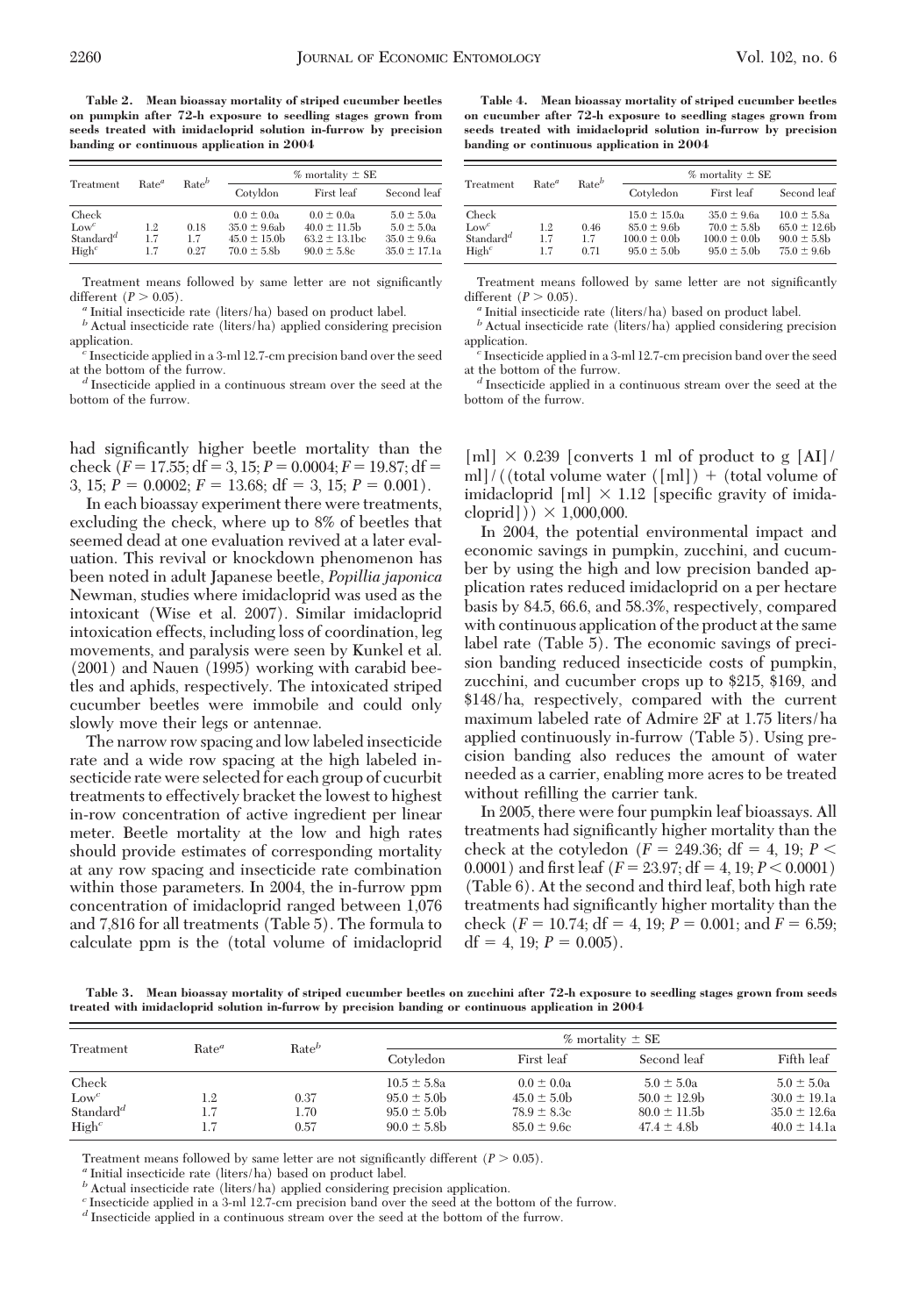| Crop                              | Rate <sup>a</sup> | $Rate^b$ | ppm<br>solution | Reduction/ha<br>$(\%$ [AI]) | $\text{Cost}^c/\text{ha}$ | Savings <sup><math>c</math></sup> /ha |
|-----------------------------------|-------------------|----------|-----------------|-----------------------------|---------------------------|---------------------------------------|
| Pumpkin <sup><math>d</math></sup> | $1.2\,$           | 0.18     | 1,788           | 84.5                        | \$26.23                   | \$143.70                              |
| Pumpkin <sup>e</sup>              | 1.7               | 1.7      | 2,671           | 0.0                         | \$254.90                  | \$0                                   |
| Pumpkin <sup>d</sup>              | 1.7               | 0.27     | 7,816           | 84.5                        | \$39.51                   | \$215.39                              |
| Zucchini <sup>d</sup>             | $1.2\,$           | 0.37     | 1,433           | 66.6                        | \$56.75                   | \$113.17                              |
| $\mathrm{Zucchini}^e$             | 1.7               | 1.7      | 2,671           | 0.0                         | \$254.90                  | \$0                                   |
| $\text{Zucchini}^d$               | 1.7               | 0.57     | 3,197           | 66.6                        | \$84.96                   | \$169.94                              |
| $Cucumber^d$                      | $1.2\,$           | 0.46     | 1,076           | 58.3                        | \$70.81                   | \$99.12                               |
| $Cucumber^e$                      | 1.7               | 1.7      | 2,671           | 0.0                         | \$254.90                  | \$0                                   |
| $Cucumber^d$                      | 1.7               | 0.71     | 3.197           | 58.3                        | \$106.21                  | \$148.69                              |

**Table 5. Comparing imidacloprid usage and cost per ha between precision band applied and continuous in-furrow applications in 2004**

*<sup>a</sup>* Initial insecticide rate (liters/ha) based on product label.

*b* Actual insecticide rate (liters/ha) applied considering application method.

*<sup>c</sup>* Imidacloprid calculated at \$4.30/29.5 ml.

*<sup>d</sup>* Precision applied at 3 ml in a 12.7-cm band.

*<sup>e</sup>* Continuous in-furrow application.

In 2005, there were five zucchini leaf bioassays. All treatments had significantly higher mortality than the check at the cotyledon  $(F = 152.31; df = 4, 19; P <$ 0.0001) and first leaf ( $F = 21.48$ ; df = 4, 19;  $P < 0.0001$ ) (Table 7). At the second leaf, both high rate treatments had significantly higher mortality than the check ( $F = 7.22$ ; df = 4, 19;  $P = 0.003$ ). There was no significant difference between the treatments at the third leaf  $(F = 2.20; df = 4, 19; P = 0.130)$  or fourth leaf  $(F = 2.15; df = 4, 19; P = 0.136).$ 

In 2005, there were five cucumber leaf bioassays. All treatments at the cotyledon  $(F = 67.19; df = 4, 19; P <$ 0.0001) and first leaf  $(F = 24.52; df = 4, 19; P < 0.0001)$ had beetle mortality significantly higher than the check (Table 8). At the second leaf, only the high precision band treatment had significantly higher mortality than the check  $(F = 5.53; df = 4, 19; P =$ 0.009). At the third leaf both high rate treatments had significantly higher mortality than the check  $(F = 7.27;$  $df = 4$ , 19;  $P = 0.004$ ). There were no significant differences between any treatments at the fourth leaf  $(F = 0.76; df = 4, 19; P = 0.57).$ 

In previous pumpkin, zucchini, and cucumber bioassays conducted in 2005, within each pair of low or high rate treatments, there was no significant difference in beetle mortality between the application techniques, i.e., precision banded or continuous ßow. In each bioassay experiment in 2005, up to 4.5% of beetles in treatments excluding the check demonstrated signs of being "knocked down" at one evaluation only to be deemed alive at a later evaluation, similar to the 2004 bioassay observations.

In 2005, the potential environmental impact and economic savings in pumpkin, zucchini, and cucumber using precision banded application rates reduced imidacloprid on a per hectare basis by 83.3, 72.2, and 58.3%, respectively, compared with continuous application at the same label rate (Table 9). The economic benefit of using precision banding can reduce insecticide costs on pumpkin, zucchini, and cucumber crops up to \$212, \$184, and \$148/ha, respectively, compared with the current maximum labeled rate of Admire 2F at 1.75 liters/ha applied continuously infurrow (Table 9).

The ppm concentration of imidacloprid solution ranged from 1,076 to 7,816 among the treatments based on row width and the initial insecticide rate for each pumpkin, zucchini, and cucumber bioassay trial (Table 9). Between the two application methods, the total amount of active ingredient available to each seed was greater in the continuous in-furrow treatments due to the length of the furrow being treated, 76.2 cm compared with only 12.7 cm of the furrow in the precision banded treatments. The extra imidacloprid would be most accessible later in the season with appropriate moisture but not likely to affect efficacy at early seedling leaf stages.

**Table 6. Mean bioassay mortality of striped cucumber beetles on pumpkin after 72-h exposure to seedling stages grown from seeds treated with imidacloprid solution in-furrow by precision banding or continuous application in 2005**

| Treatment                           |                   |          |                  | $%$ mortality $\pm$ SE |                   |                 |  |  |
|-------------------------------------|-------------------|----------|------------------|------------------------|-------------------|-----------------|--|--|
|                                     | Rate <sup>a</sup> | $Rate^b$ | Cotyledon        | First leaf             | Second leaf       | Third leaf      |  |  |
| Check                               |                   |          | $5.0 \pm 2.9a$   | $5.6 \pm 3.3a$         | $0.0 \pm 0.0a$    | $0.0 \pm 0.0a$  |  |  |
| Low band <sup><math>c</math></sup>  | 1.2               | 0.18     | $95.0 \pm 2.9$ b | $74.4 \pm 13.8$ b      | $23.1 \pm 6.2ab$  | $7.5 \pm 4.8a$  |  |  |
| Low con't <sup>d</sup>              | 1.2               | 1.2      | $100.0 \pm 0.0b$ | $81.1 \pm 6.9$         | $25.8 \pm 5.8$ ab | $0.0 \pm 0.0a$  |  |  |
| High band <sup><math>c</math></sup> | 1.7               | 0.27     | $97.5 \pm 2.5$   | $87.5 \pm 7.2$ b       | $43.9 \pm 3.9$ bc | $30.0 \pm 4.1$  |  |  |
| High con't <sup>d</sup>             | 1.7               | 1.7      | $97.5 \pm 2.5$   | $91.9 \pm 5.3$         | $55.2 \pm 13.3c$  | $30.6 \pm 10.6$ |  |  |

Treatment means followed by same letter are not significantly different  $(P > 0.05)$ .<br><sup>*a*</sup> Initial insecticide rate (liters/ha) based on product label.

 $\ensuremath{^b}$  Actual insecticide rate (liters/ha) applied considering precision application.

*<sup>c</sup>* Insecticide applied in a 3-ml 12.7-cm precision band over the seed at the bottom of the furrow.

*<sup>d</sup>* Insecticide applied in a continuous stream over the seed at the bottom of the furrow.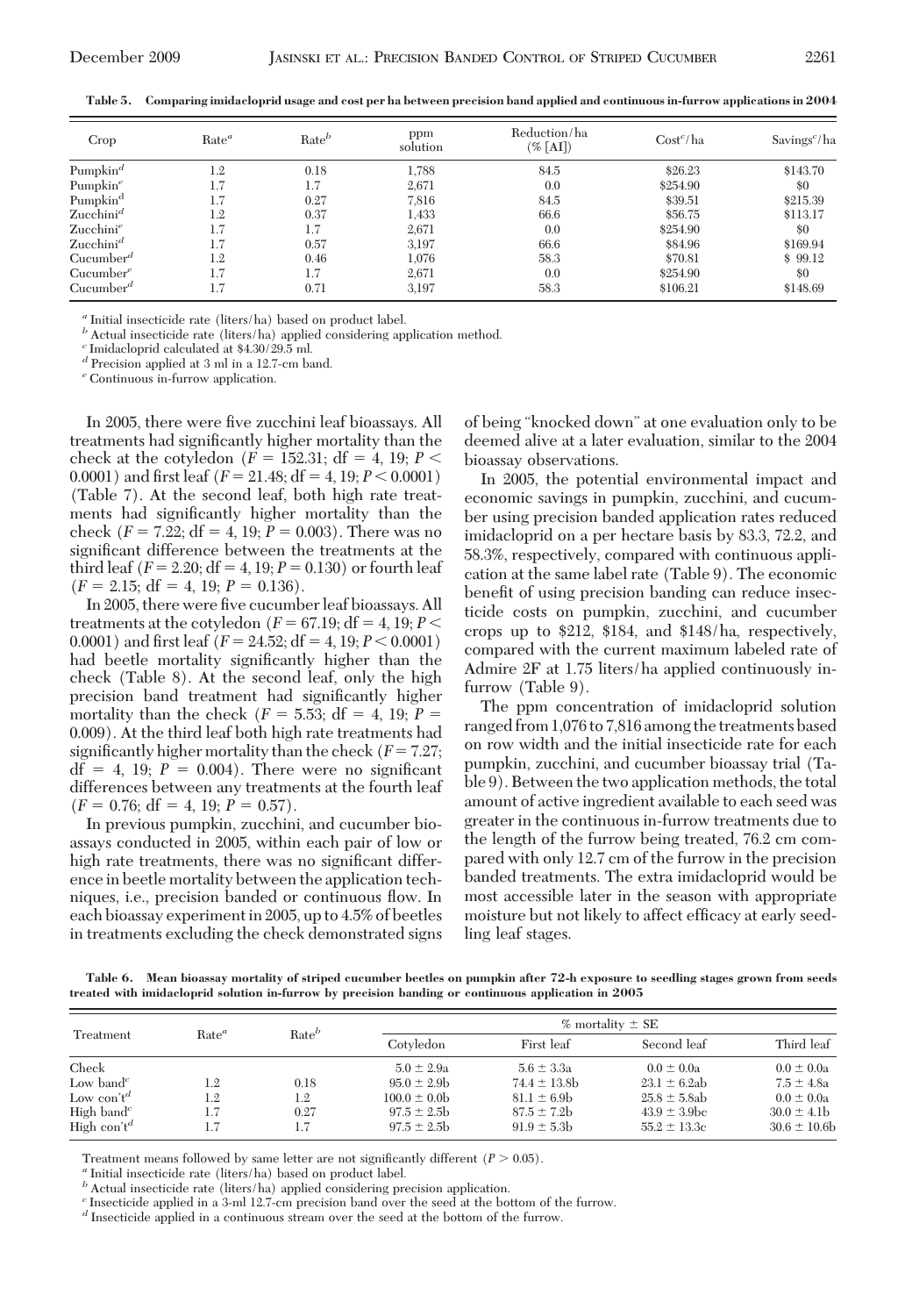|                                     |                   | $Rate^b$ |                  |                 | $%$ mortality $\pm$ SE |                 |                  |
|-------------------------------------|-------------------|----------|------------------|-----------------|------------------------|-----------------|------------------|
| Treatment                           | Rate <sup>a</sup> |          | Cotyledon        | First leaf      | Second leaf            | Third leaf      | Fourth leaf      |
| Check                               |                   |          | $23.9 \pm 3.2a$  | $7.5 \pm 4.8a$  | $0.0 \pm 0.0a$         | $0.0 \pm 0.0a$  | $28.3 \pm 6.5a$  |
| Low band <sup><math>c</math></sup>  | 1.2               | 0.37     | $97.5 \pm 2.5$   | $80.0 \pm 4.1$  | $24.4 \pm 9.6$ ab      | $20.0 \pm 8.2a$ | $35.0 \pm 8.7a$  |
| Low con't <sup>d</sup>              | 1.2               | 1.2      | $90.0 \pm 5.8$ b | $80.0 \pm 7.1$  | $20.0 \pm 4.1$ ab      | $10.8 \pm 7.9a$ | $47.5 \pm 8.5a$  |
| High band <sup><math>c</math></sup> | 1.7               | 0.57     | $97.5 \pm 2.5$   | $90.0 \pm 7.1$  | $45.0 \pm 5.0$         | $20.6 \pm 4.1a$ | $55.0 \pm 9.6a$  |
| High con't <sup>d</sup>             | 1.7               | 1.7      | $100.0 \pm 0.0b$ | $90.0 \pm 10.0$ | $33.9 \pm 11.2b$       | $10.3 \pm 4.1a$ | $61.4 \pm 13.3a$ |

**Table 7. Mean bioassay mortality of striped cucumber beetles on zucchini after 72-h exposure to seedling stages grown from seeds treated with imidacloprid solution in-furrow by precision banding or continuous application in 2005**

Treatment means followed by same letter are not significantly different  $(P > 0.05)$ .<br><sup>*a*</sup> Initial insecticide rate (liters/ha) based on product label.

*b* Actual insecticide rate (liters/ha) applied considering precision application.

*<sup>c</sup>* Insecticide applied in a 3-ml 12.7-cm precision band over the seed at the bottom of the furrow.

*<sup>d</sup>* Insecticide applied in a continuous stream over the seed at the bottom of the furrow.

Considering the results of the pumpkin, zucchini, and cucumber bioassays, in general, treatments with a higher ppm dose of imidacloprid had greater beetle mortality in bioassays than treatments at lower rates, particularly at later leaf stages. There were no significant differences in the percent mortality by application type at the same rate in all 12 bioassay trials in 2005, meaning the efficacy of precision banded and continuously applied treatments were equivalent at the same rate.

The redesigned precision band applicator allowed us the ßexibility to vary the volume per injection and band length independently. By maintaining a constant concentration, it was possible to see how each component affected beetle control in pumpkin leaf bioassays. In this trial the rate was based on 1.7 liters/ha of imidacloprid applied at 155.3 liters/ha. Only the distribution within the seed furrow, total amount of active ingredient and volume applied relative to each seed differed between treatments. The imidacloprid solution concentration remained at 2,605 ppm for all treatments.

All bioassay treatments at the cotyledon  $(F = 83.50;$  $df = 4$ , 19;  $P < 0.0001$ ), first leaf ( $F = 10.13$ ;  $df = 4$ , 19;  $P = 0.0003$ , third leaf ( $F = 4.70$ ; df = 4, 19;  $P = 0.0095$ ), and fourth leaf  $(F = 8.61; df = 4, 19; P = 0.0007)$  had significantly higher beetle mortality compared with the check (Table 10). At the second leaf, all treatments except the long band high volume had signiÞcantly higher beetle mortality than the check (*F* 6.89;  $df = 4$ , 19;  $P = 0.002$ ). In each bioassay up to 5.3% of the beetles in treatments except for the check seemed "knocked down" at one evaluation but revived at a later evaluation, an occurrence noted in earlier bioassays.

The long band high volume treatment was actually applied as a continuous in-furrow stream equivalent to consecutive 76-cm bands, whereas the medium band high volume was precision applied in 25.4-cm intervals; both contained 18 ml per injection. In four of the five leaf bioassay trials there was no significant difference in beetle mortality between these treatments except at the second leaf where there was significantly less mortality in the long banded treatment. With only two treatments testing the effect of band length at constant volume on mortality, the results indicate little evidence for a significant effect. Between these two treatments, the medium band treatment had higher beetle mortality in 80% of the leaf bioassays.

The short band treatments compared the affects of increased injection volume on beetle mortality while keeping the band length constant at 12.7 cm. There were no significant differences in any of the bioassays or apparent trends in beetle mortality between these two treatments.

Despite having a six-fold difference in total carrier volume and insecticide, the long band high volume is clearly not superior to the short band low volume treatment. In actuality, both treatments have the same active ingredient and carrier volume per linear centimeters. This may suggest that seedlings are only able to access imidacloprid within a certain zone from the

**Table 8. Mean bioassay mortality of striped cucumber beetles on cucumber after 72-h exposure to seedling stages grown from seeds treated with imidacloprid solution in-furrow by precision banding or continuous application in 2005**

|                                                                                                                                         |                          | $Rate^b$                   |                                                                                              |                                                                                               | $%$ mortality $\pm$ SE                                                                      |                                                                                              |                                                                                        |
|-----------------------------------------------------------------------------------------------------------------------------------------|--------------------------|----------------------------|----------------------------------------------------------------------------------------------|-----------------------------------------------------------------------------------------------|---------------------------------------------------------------------------------------------|----------------------------------------------------------------------------------------------|----------------------------------------------------------------------------------------|
| Treatment                                                                                                                               | Rate <sup>a</sup>        |                            | Cotyledon                                                                                    | First leaf                                                                                    | Second leaf                                                                                 | Third leaf                                                                                   | Fourth leaf                                                                            |
| Check<br>Low band <sup><math>c</math></sup><br>Low con't <sup>d</sup><br>High band <sup><math>c</math></sup><br>High con't <sup>d</sup> | 1.2<br>1.2<br>1.7<br>1.7 | 0.46<br>1.2<br>0.71<br>1.7 | $15.0 \pm 6.5a$<br>$87.5 \pm 12.5$ b<br>$100.0 \pm 0.0b$<br>$95.0 \pm 5.0$<br>$97.5 \pm 2.5$ | $2.7 \pm 2.5a$<br>$45.9 \pm 6.1$<br>$60.5 \pm 6.2$ bc<br>$60.0 \pm 4.1$ bc<br>$81.1 \pm 7.5c$ | $2.6 \pm 2.8a$<br>$12.5 \pm 4.8$ ab<br>$7.5 \pm 4.8a$<br>$30.0 \pm 7.1$<br>$23.7 \pm 3.2ab$ | $0.0 \pm 0.0a$<br>$20.0 \pm 1.3a$<br>$28.9 \pm 4.1$ ab<br>$50.0 \pm 10.8$<br>$52.5 \pm 10.3$ | $7.9 \pm 4.8a$<br>$7.7 \pm 2.6a$<br>$5.1 \pm 5.6a$<br>$0.0 \pm 0.0a$<br>$5.1 \pm 2.9a$ |

Treatment means followed by same letter are not significantly different  $(P > 0.05)$ . *a* Initial insecticide rate (liters/ha) based on product label.

*b* Actual insecticide rate (liters/ha) applied considering precision application.

*<sup>c</sup>* Insecticide applied in a 3-ml 12.7-cm precision band over the seed at the bottom of the furrow.

*<sup>d</sup>* Insecticide applied in a continuous stream over the seed at the bottom of the furrow.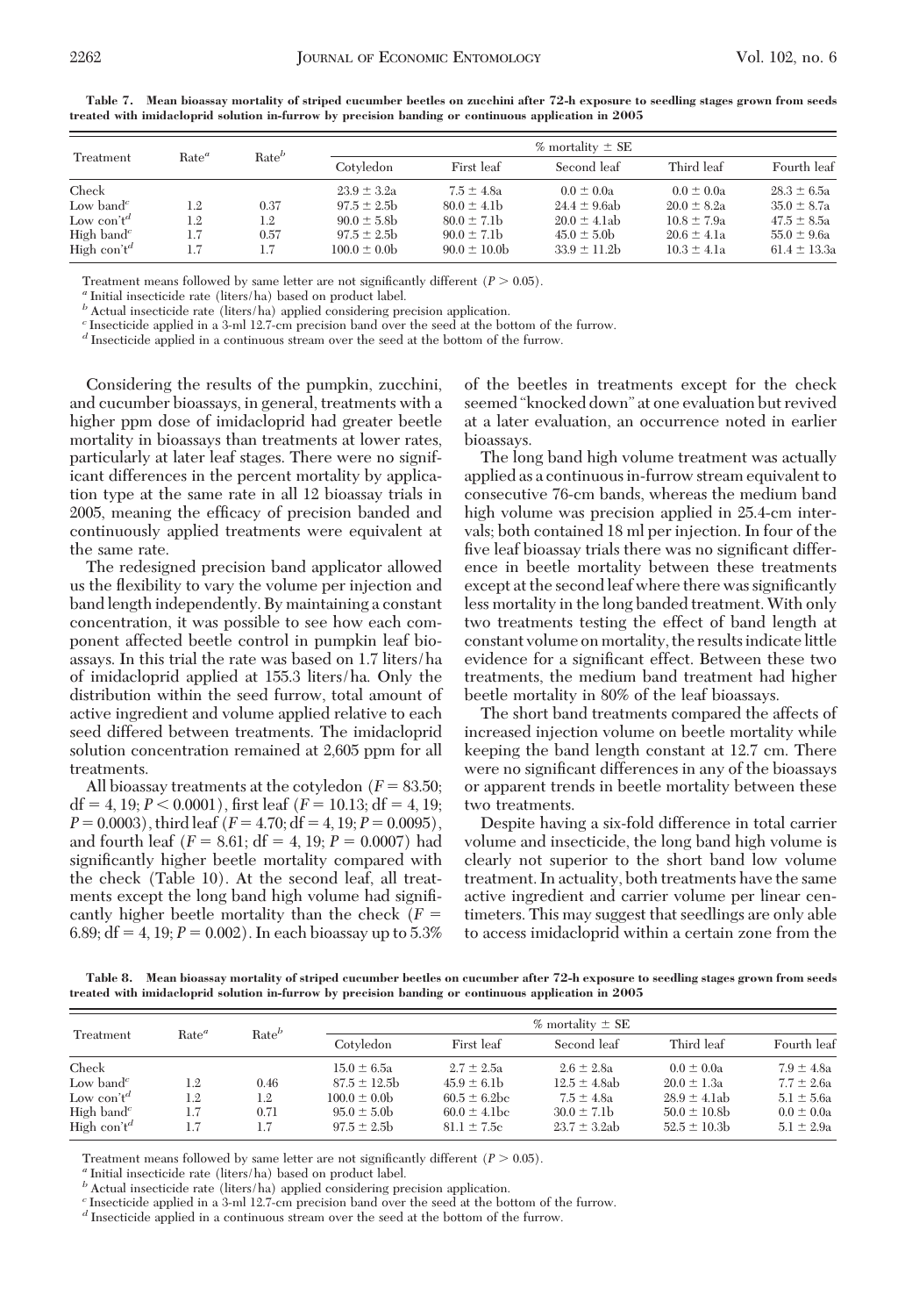| Crop                              | Rate <sup>a</sup><br>(l/ha) | $Rate^b$<br>(l/ha) | ppm<br>solution | Reduction/ha<br>$(\%$ [AI]) | $Cost/ha^{c}(\$)$ | Savings/ $ha^{c}$ (\$) |
|-----------------------------------|-----------------------------|--------------------|-----------------|-----------------------------|-------------------|------------------------|
| Pumpkin <sup>d</sup>              | 1.2                         | 0.18               | 1,788           | 83.3                        | 28.33             | 141.61                 |
| Pumpkin <sup>e</sup>              | 1.2                         | 1.2                | 1,788           | $\mathbf{0}$                | 169.94            | \$0                    |
| Pumpkin <sup><math>d</math></sup> | 1.7                         | 0.27               | 7,816           | 83.3                        | 42.48             | 212.42                 |
| Pumpkin <sup>e</sup>              | 1.7                         | 1.7                | 7,816           | $\mathbf{0}$                | 254.90            | \$0                    |
| Zucchini <sup>d</sup>             | 1.2                         | 0.37               | 1,433           | 72.2                        | 47.20             | 122.74                 |
| Zucchini <sup>e</sup>             | 1.2                         | 1.2                | 1,433           | $\Omega$                    | 169.94            | \$0                    |
| Zucchini <sup>d</sup>             | 1.7                         | 0.57               | 3,197           | 72.2                        | 70.81             | 184.09                 |
| Zucchini <sup>e</sup>             | 1.7                         | 1.7                | 3,197           | $\mathbf{0}$                | 254.90            | $\Omega$               |
| $Cucumber^d$                      | 1.2                         | 0.46               | 1,076           | 58.3                        | 70.81             | 99.13                  |
| $Cucumber^e$                      | 1.2                         | 1.2                | 1,076           | $\mathbf{0}$                | 169.94            | $\Omega$               |
| $Cucumber^d$                      | 1.7                         | 0.71               | 3,197           | 58.3                        | 106.21            | 148.69                 |
| $Cucumber^e$                      | 1.7                         | 1.7                | 3,197           | $\mathbf{0}$                | 254.90            | $\theta$               |

**Table 9. Economics and insecticide reduction of precision banded treatments compared with continuous flow application of Admire 2F in 2005**

*<sup>a</sup>* Initial insecticide rate based on product label.

*b* Actual insecticide rate applied considering precision application.

*<sup>c</sup>* Admire 2F product priced at \$4.30/29.5 ml.

*<sup>d</sup>* Insecticide applied in a 3-ml 12.7 cm precision band over the seed at the bottom of the furrow.

*<sup>e</sup>* Insecticide applied in a continuous stream over the seed at the bottom of the furrow.

seedling as determined the developing root mass. We have observed the trend of higher carrier volumes and increased active ingredient per band in close proximity of the seed lengthening the control window and increasing beetle mortality. The precision band applicator allowed us the ßexibility to manage the application to maximize pesticide reduction or extend the window of beetle control.

We have confidence that the precision band applicator used in conjunction with a systemic insecticide to treat direct seeded cucurbits in-furrow can control striped cucumber beetles under field conditions, even though it was only evaluated using lab bioassays. The precision bander accurately treated 90% of the cucurbit seeds in our trials at several planting speeds. This does allow for up to 10% of seeds and seedlings to go untreated in the field which under moderate to heavy beetle feeding pressure in the spring or early summer, can cause these unprotected plants to die from excessive feeding damage or require a foliar spray to control the beetles. Bacterial wilt transmission is also an important factor to consider monitoring more closely in the field, especially given the susceptibility to this disease varies dramatically among cucurbit species. The uptake of imidacloprid into the plant also can be affected by the amount of precipitation or irrigation received, with low amounts of either leading to roots that grow beyond the zone of the applied chemical, potentially limiting the overall amount of material absorbed into the plant. No irrigation was supplied to the field plots in 2004 or 2005. This may explain why most bioassay mortalities dropped off substantially after the first leaf.

Using the precision bander, we have managed to substantially reduce imidacloprid in the environment and decrease the cost per hectare compared with conventional application while maintaining equivalent striped cucumber beetle mortality measured by leaf bioassays conducted in the lab. How beetle mortality would respond under strictly field conditions is worth further investigation, especially as we move toward systemic insecticide seed treatment technologies.

|  |  | Table 10. Mean bioassay mortality of striped cucumber beetles after 72 h exposure to imidacloprid <sup>a</sup> -treated pumpkin leaf tissue |  |  |  |
|--|--|---------------------------------------------------------------------------------------------------------------------------------------------|--|--|--|
|--|--|---------------------------------------------------------------------------------------------------------------------------------------------|--|--|--|

|                                                    |                   |          | Band                 | Volume/band |                  |                  | $%$ mortality $\pm$ SE |                   |                   |
|----------------------------------------------------|-------------------|----------|----------------------|-------------|------------------|------------------|------------------------|-------------------|-------------------|
| Treatment                                          | Rate <sup>a</sup> | $Rate^b$ | length<br>$\rm (cm)$ | (ml)        | Cotyledon        | First leaf       | Second leaf            | Third leaf        | Fourth leaf       |
| Check                                              |                   |          | 76.2                 | 18          | $13.8 \pm 3.8$   | $0.0 \pm 0.0$    | $2.5 \pm 2.5c$         | $2.5 \pm 2.5c$    | $0.0 \pm 0.0c$    |
| Short band low<br>volume <sup><math>c</math></sup> | 1.7               | 0.29     | 12.7                 | 3           | $100.0 \pm 0.0a$ | $61.7 \pm 13.4a$ | $35.3 \pm 5.5$ ab      | $60.0 \pm 9.1$ ab | $32.5 \pm 4.8$ b  |
| Short band medium<br>volume <sup>c</sup>           | 1.7               | 0.87     | 12.7                 | 9           | $97.5 \pm 2.5a$  | $74.4 \pm 6.3a$  | $34.4 \pm 5.3$         | $47.5 \pm 14.9$ b | $47.5 \pm 2.5$ ab |
| Medium band high<br>volume <sup>c</sup>            | 1.7               | 1.7      | 25.4                 | 18          | $92.5 \pm 4.8a$  | $81.9 \pm 6.4a$  | $52.2 \pm 6.1a$        | $89.4 \pm 7.1a$   | $56.7 \pm 8.8a$   |
| Long band high<br>volume <sup><math>d</math></sup> | 1.7               | 1.7      | 76.2                 | 18          | $100.0 \pm 0.0a$ | $65.8 \pm 9.3a$  | $18.1 \pm 8.6$ bc      | $56.3 \pm 15.9ab$ | $43.2 \pm 8.5$ ab |

Treatment means followed by same letter are not significantly different  $(P > 0.05)$ .<br>*a* Imidacloprid concentration for all treatments is 2,605 ppm.

 $\ensuremath{^b}$  Initial insecticide rate (liters/ha) based on product label.

*<sup>c</sup>* Actual insecticide rate (liters/ha) applied considering precision application.

*<sup>d</sup>* Insecticide applied in a 3-ml 12.7-cm precision band over the seed at the bottom of the furrow.

*<sup>e</sup>* Insecticide applied in a continuous stream over the seed at the bottom of the furrow.